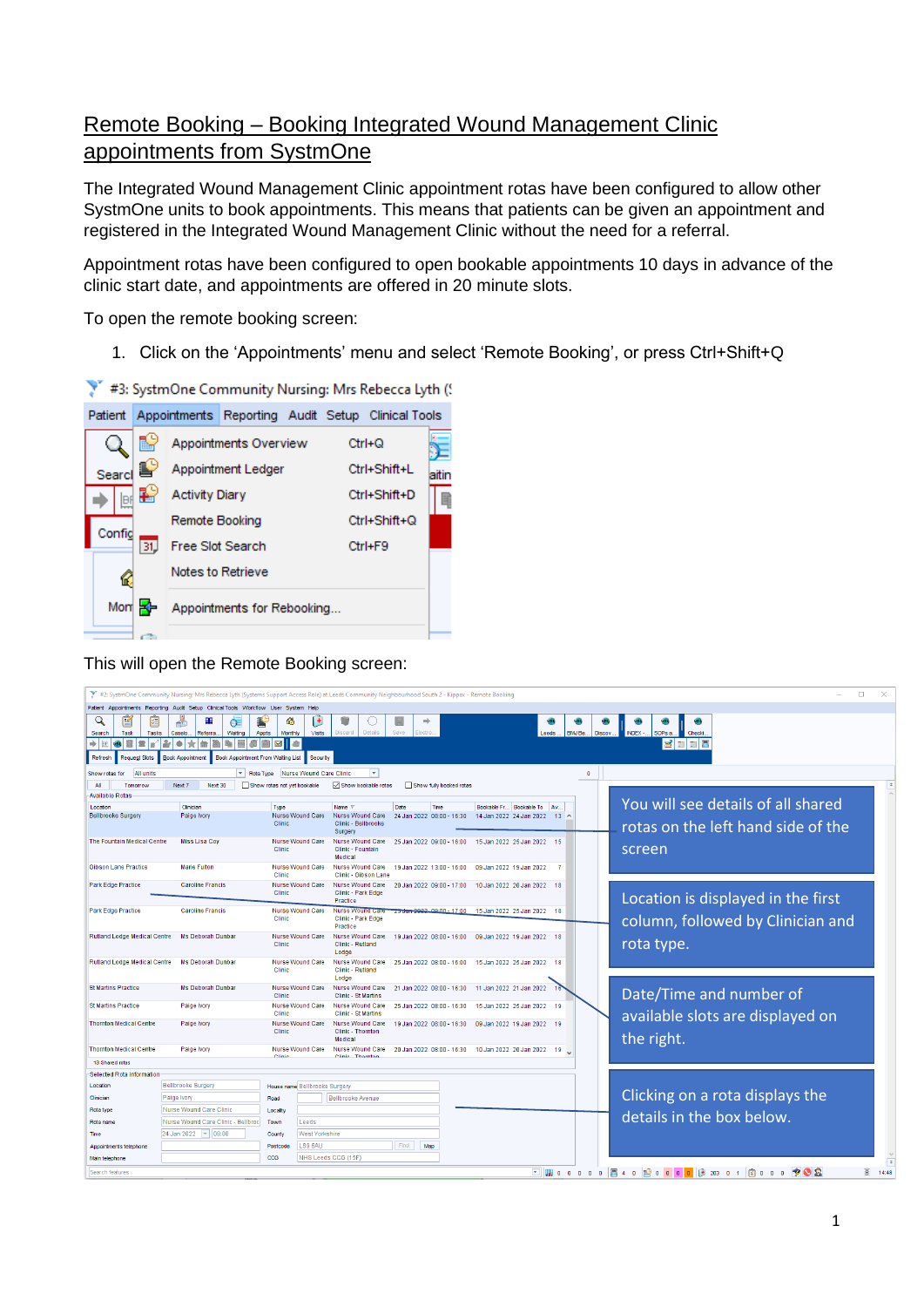2. Double click on a rota to view all the available slots, the slots will appear on the right hand side of the screen:

| #2: SystmOne Community Nursing: Mrs Rebecca Lyth (Systems Support Access Role) at Leeds Community Neighbourhood South 2 - Kippax - Remote Booking |                                          |                                                |                                                    |                                                      |                            |             |         |                                             | $\overline{\phantom{a}}$ | $\Box$ | $\times$ |
|---------------------------------------------------------------------------------------------------------------------------------------------------|------------------------------------------|------------------------------------------------|----------------------------------------------------|------------------------------------------------------|----------------------------|-------------|---------|---------------------------------------------|--------------------------|--------|----------|
| Patient Appointments Reporting Audit Setup Clinical Tools Workflow User System Help                                                               |                                          |                                                |                                                    |                                                      |                            |             |         |                                             |                          |        |          |
| 匫<br>$\mathcal{Q}$<br>圀<br>Tasks<br>Search<br>Task                                                                                                | H<br>Œ<br>Referra.<br>Caselo.<br>Waiting | ⊛<br>H<br>Visits<br>Monthly<br>Appts           | w<br><b>Details</b><br>Discard                     | $\Rightarrow$<br>Save<br>Electro.                    | Leeds                      | <b>VR1</b>  | BMJ Be. | VR.<br>NDEX - SOPs a.<br>Checki.<br>Discov. |                          |        |          |
| $+15$                                                                                                                                             |                                          | $\overline{\mathbf{M}}$<br>le                  |                                                    |                                                      |                            |             |         | <b>ZEEZ</b>                                 |                          |        |          |
| Request Slots<br>Refresh                                                                                                                          | <b>Book Appointment</b>                  | Book Appointment From Waiting List<br>Security |                                                    |                                                      |                            |             |         |                                             |                          |        |          |
| All units<br>Show rotas for                                                                                                                       | $\vert \mathbf{v} \vert$                 | Nurse Wound Care Clinic<br>Rota Type           | $\overline{\phantom{a}}$                           |                                                      |                            |             | $\circ$ |                                             |                          |        |          |
| All<br>Tomorrow                                                                                                                                   | Next 30<br>Next 7                        | Show rotas not yet bookable                    | Show bookable rotas                                | Show fully booked rotas                              |                            |             |         |                                             |                          |        |          |
| Available Rotas                                                                                                                                   |                                          |                                                |                                                    |                                                      |                            |             |         | Ĕ                                           |                          |        |          |
| Location                                                                                                                                          | Clinician                                | Type                                           | Name $\nabla$                                      | Date<br>Time                                         | Bookable Fr Bookable To Av |             | 09:30   | <b>Wound Care</b>                           |                          |        |          |
| Bellbrooke Surgery                                                                                                                                | Paige Ivory                              | Nurse Wound Care<br>Clinic                     | Nurse Wound Care<br>Clinic - Bellbrooke<br>Surgery | 24 Jan 2022 08:00 - 16:30                            | 14 Jan 2022 24 Jan 2022    | $13 \Delta$ |         | Wound                                       |                          |        |          |
| The Fountain Medical Centre                                                                                                                       | Miss Lisa Cov                            | Nurse Wound Care<br>Clinic                     | Nurse Wound Care<br>Clinic - Fountain<br>Medical   | 25 Jan 2022 09:00 - 16:00 15 Jan 2022 25 Jan 2022 15 |                            |             |         |                                             |                          |        |          |
| Gibson Lane Practice                                                                                                                              | Marie Fulton                             | Nurse Wound Care<br>Clinic                     | Nurse Wound Care<br>Clinic - Gibson Lane           | 19 Jan 2022 13:00 - 16:00 09 Jan 2022 19 Jan 2022    |                            |             |         | Medical                                     |                          |        |          |
| Park Edge Practice                                                                                                                                | <b>Caroline Francis</b>                  | Nurse Wound Care<br>Clinic                     | Nurse Wound Care<br>Clinic - Park Edge<br>Practice | 20 Jan 2022 09:00 - 17:00 10 Jan 2022 20 Jan 2022 18 |                            |             | 09:50   | tain<br>o Wound Care                        |                          |        |          |
| Park Edge Practice                                                                                                                                | <b>Caroline Francis</b>                  | Nurse Wound Care<br>Clinic                     | Nurse Wound Care<br>Clinic - Park Edge<br>Practice | 25 Jan 2022 09:00 - 17:00 15 Jan 2022 25 Jan 2022 18 |                            |             |         | <b>Sini</b>                                 |                          |        |          |
| Rutland Lodge Medical Centre                                                                                                                      | Ms Deborah Dunbar                        | Nurse Wound Care<br>Clinic                     | Nurse Wound Care<br>Clinic - Rutland<br>Lodge      | 19 Jan 2022 08:00 - 16:00 09 Jan 2022 19 Jan 2022 18 |                            |             |         | und Care                                    |                          |        |          |

Right click on the slot you want to book and select 'Book appointment'. If you have the patient retrieved then the appointments dialog will show, otherwise this will show the 'Patient search' box. Search for the patient and select them.

3. Book the appointment, include details of what the patient is attending for in the description box and change the duration if required:

|                | Book New Remote Appointment                                                                                                                                                                                                                                                                                                                                   |                         | $\times$                                                                                                                    |
|----------------|---------------------------------------------------------------------------------------------------------------------------------------------------------------------------------------------------------------------------------------------------------------------------------------------------------------------------------------------------------------|-------------------------|-----------------------------------------------------------------------------------------------------------------------------|
|                | Appointment Recurrence Attendees                                                                                                                                                                                                                                                                                                                              |                         | <b>Reminders:</b>                                                                                                           |
| Date           | Tue 25 Jan 2022                                                                                                                                                                                                                                                                                                                                               | Template                | This patient now has an Electronic Patient Record (EPR) within<br>the Seacroft Neighbourhood Team. (Nov 2017 done by: Leeds |
| Time           | 09:30<br>Current: 20 mins<br>$\overline{\nabla}$<br>÷<br>Duration                                                                                                                                                                                                                                                                                             |                         | Community Neighbourhood North 2 - Seacroft)<br>Cancel Mark in Error                                                         |
| Staff          | Miss Lisa Coy                                                                                                                                                                                                                                                                                                                                                 |                         | Add Reminder                                                                                                                |
| Patient        | Mrs Minnie Mouse-TestPatient 01 Jan 1980                                                                                                                                                                                                                                                                                                                      | Attendance              | No appointments                                                                                                             |
| Mobile no.     | 07791 243749<br>Send confirmation now                                                                                                                                                                                                                                                                                                                         | Phone/E-mail            |                                                                                                                             |
| <b>Status</b>  | Booked                                                                                                                                                                                                                                                                                                                                                        |                         | No visits                                                                                                                   |
| Purpose        | $\overline{a}$                                                                                                                                                                                                                                                                                                                                                |                         | No QOF Alerts                                                                                                               |
| <b>Details</b> | <b>RT Leg Wound Dressing</b>                                                                                                                                                                                                                                                                                                                                  | <b>Presets</b>          |                                                                                                                             |
|                |                                                                                                                                                                                                                                                                                                                                                               | Recurring               |                                                                                                                             |
| Flags          | Appointment Rebooked<br>Patient Will Not Be Present<br><b>Booked Admission</b><br><b>Referral Received</b><br><b>Embargoed Slot</b><br>Reserved Appointment<br><b>Emergency Appointment</b><br><b>Telephone Appointment</b><br>Follow-up Appointment<br><b>Transport Required</b><br><b>Letter Sent</b><br><b>Waiting List Appointment</b><br>Notes Retrieved |                         |                                                                                                                             |
| Referred by    |                                                                                                                                                                                                                                                                                                                                                               | $\overline{\mathbf{v}}$ |                                                                                                                             |
|                | Print appointment letter/label<br>Print appointment letter using Integrated Word                                                                                                                                                                                                                                                                              |                         |                                                                                                                             |
|                | E-mail appointment letter using Integrated Word<br>Show preview of appointment letter                                                                                                                                                                                                                                                                         |                         |                                                                                                                             |
|                | Ok                                                                                                                                                                                                                                                                                                                                                            | Cancel                  |                                                                                                                             |

NOTE: You can alter the duration of the appointment as required, providing there are enough slots available in the rota, by selecting duration from the drop down box on the appointment booking: